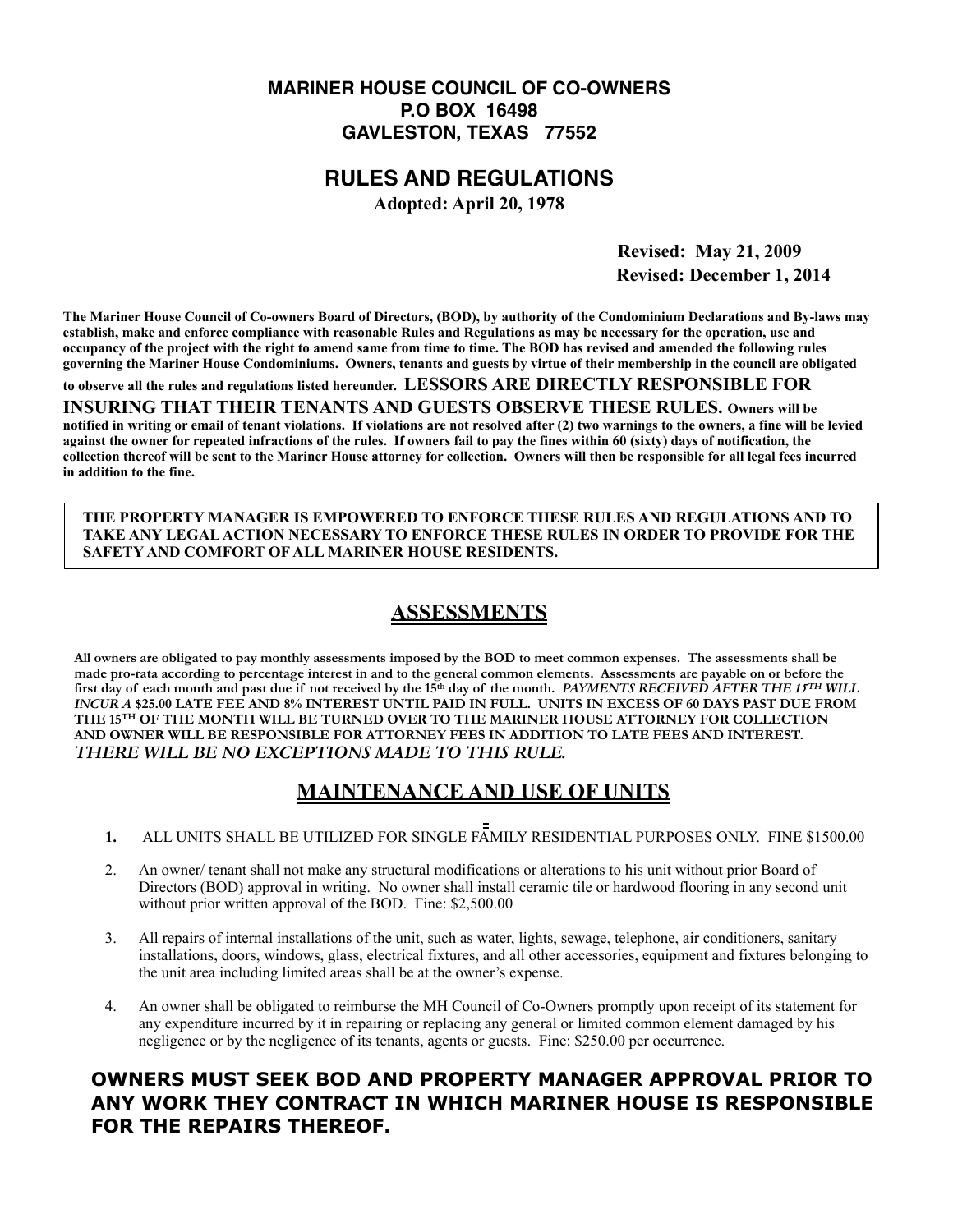### **USE OF GENERAL COMMON ELEMENTS AND LIMITED COMMON ELEMENTS**

5. Each owner may use the general common areas and the limited common areas in accordance with the purpose for which they were intended without hindering or encroaching upon the lawful rights of the other owners. **No** unit shall be used or occupied in any way that would interfere with the enjoyment or safety of other residents. No business may be operated in any unit. Fine: \$250.00

## **GENERAL RULES AND REGULATIONS**

#### **6. ALL OWNERS ARE RESPONSIBLE FOR THEIR TENANTS AND GUESTS. ALL TENANTS AND OWNERS ARE RESPONSIBLE FOR HAVING A SIGNED COPY OF THE RULES AND REGULATIONS ON FILE WITH THE PROPERTY MANAGER. Fine: \$250.00 per occurrence.**

**7. ALL OWNERS ARE RESPONSIBLE FOR THEIR TENANTS HAVING A COMPLETED TENANT INFORMATION FORM ON FILE WITH THE PROPERTY MANAGER. Fine: \$250.00 per occurrence.** 

## **ALL UNIT LOCK OUT CALLS IS \$50.00 AND PAYABLE IN CASH AT TIME OF LOCKOUT.**

 Owners are urged to advise tenants that they have an alternate location where residents can obtain additional keys in case of lockouts. There will be times that lockouts cannot be facilitated and a locksmith must be called. Some lock smiths charge \$200.00 to provide this service.

- 8. No unit shall be used or occupied in such a manner as to obstruct or interfere with the enjoyment of occupants or other residents of adjoining units, nor shall nuisance or immoral or illegal activity be committed or permitted to occur in or on any unit upon any part of the common elements. Fine: \$250.00 per occurrence
- 9. Owners, tenants and guests shall at all times exercise care to avoid making or permitting to be made loud or objectionable noises in such manner as may disturb or intend to disturb owners, tenants or other occupants of condominium units. Fine: \$50.00 per occurrence.
- 10. Common and/or visible areas shall not be used for storage purposes, (i.e., bicycles, mopeds, lawn chairs, motorcycles, etc.) Fine: \$50.00 per occurrence
- 11. No items may be attached or affixed to common elements except as authorized by the property manager. This includes **LOCK BOXES** affixed to fences. They will be removed without prior notification to the owners/tenants. **LOCK BOXES** will be kept in the office and retrieved with payment of a \$25.00 fine
- 12. No owner or tenant shall post any advertisements, signs or posters of any kind in or on Mariner House property. Fine: \$25.00 per occurrence
- 13. It is strictly prohibited to hang garments, rugs and/or any materials from windows, any façade, patios, fences, porches or balconies. It is prohibited to hang clothing items or other materials on .lines from any exterior parts of the condominium complex with the exception of the American Flag. Fine: \$25.00 per occurrence
- 14. No owner, tenant or occupant of any condominium unit shall make any alteration, modification or improvement such as awnings, patio covers or other devices to the common elements of the condominium complex. No removal or additions to the plantings, structures, furnishing or other equipment or objects there from without prior written consent of the BOD. Fine: \$250.00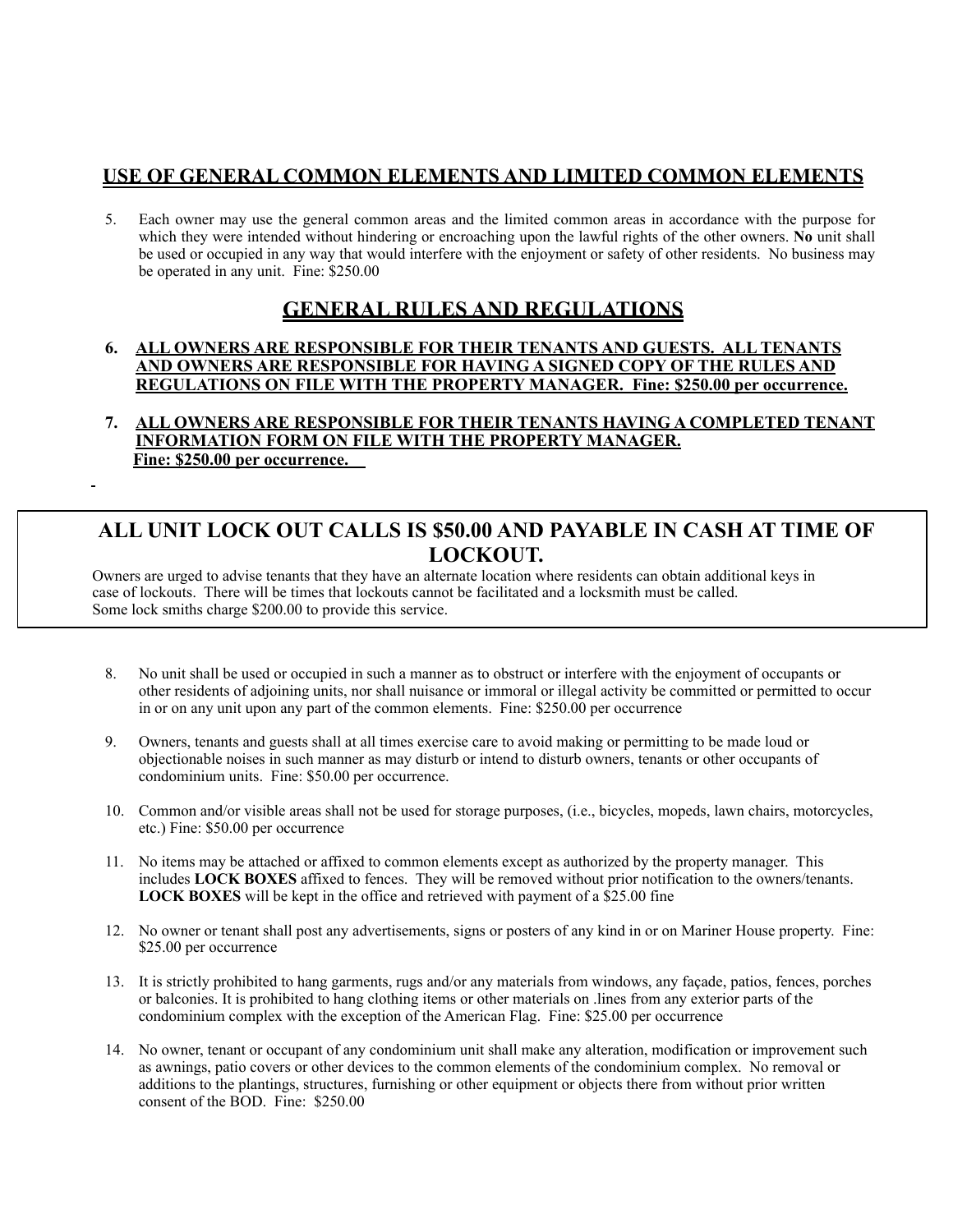- 15. No owner or tenant shall place, erect, or install any items (electrical or otherwise) on exterior surfaces, through walls, out of windows, balconies, patios, porches, or on a roof except that which is authorized prior, in writing by the BOD.
- 16. Balconies, patios and porches MUST be kept clean and free of all trash at all times. Mops, brooms and cleaning equipment is prohibited from all balconies, porches and patios. Nothing can be kept or stored on any balcony, porch, or patio that is visible to others. No individual lighting on balconies, patios or fences except for Christmas lights during the period from Thanksgiving through New Years Day. Fine: 25.00 per occurrence
- 17. Potted plants may not be placed on balcony or porch railings. A drip pan must be placed under pots on the floor of balconies or porches. Fine: \$25.00 each occurrence
- 18. Feeding birds is prohibited and grocery carts are not allowed on the property.
- 19. No storage of any kind is permitted in the hall closets. Items will be removed and discarded without prior notification.
- 20. It is prohibited to throw any trash, garbage or cigarette butts from balconies, windows, porches or doorways. Fine: \$100.00 per occurrence.
- 21. It is prohibited to throw or otherwise leave garbage bags or discards OUTSIDE the dumpster. All discards must be placed INSIDE the receptacle.Fine: \$100.00 per occurrence
- 22. Trash cans located in the laundry rooms are strictly for litter created while using the washers and dryers. Fine: \$250.00
- 23. Cigarette/vapor smoking is strictly prohibited in all common areas of the Mariner House complex. Common areas where it is prohibited includes parking areas, walkways, pool, laundry rooms and entry halls. Discarding cigarette butts in flower beds and from balconies, patios and porches is prohibited. Fine: \$100.00 per occurrence
- **24.** Smoking is only permitted within the confines of your individual unit, its balconies, patios and porches.
- 25. **GATE ENTRANCES, LAUNDRY ROOMS AND BUILDING ENTRANCES must be kept LOCKED at all times.** Fine: \$250.00
- **26.** No solicitation is allowed on Mariner House grounds except for condominium business. Fine: \$250.00
- 27. No outdoor flame grills, including charcoal grills are allowed on the premises. **ELECTRIC GRILLS ONLY ARE PERMITTED.** Fine: \$250.00
- **28.** Children under the age of 13 must be supervised at all times. Fine: \$25.00 per occurrence.
- **29. OWNERS ARE RESPONSIBLE FOR INSURING THAT THE PROPERTY MANAGER HAS KEYS TO OBTAIN ENTRANCE TO ALL UNITS IN CASE OF EMERGENCIES AND GENERAL MAINTENANCE. A WRITTEN OR EMAIL REQUEST TO OWNERS FOR KEYS WILL BE SENT 2 (TWO) TIMES. IF OWNER FAILS TO COMPLY A \$250.00 FINE WILL BE IMPOSED PER REQUEST THEREAFTER.**
- **30.** *IT IS REQUIRED THAT WHEN LEASING UNITS THAT THE OWNER OR TENANT PROVIDE THE PROPERTY MANAGER WITH A TENANT INFORMATION FORM. IT IS VITAL THAT THE PROPERTY MANAGER HAVE EMERGENCY CONTACT INFORMATION. IT IS THE OWNERS RESPONSIBILITY TO INSURE THIS FORM BE*

*ON FILE.* A written or email request will be sent to the owners 2 (two) times. If owner fails to comply, a \$50.00 fine will be imposed with each request thereafter.

## **PARKING REGULATIONS**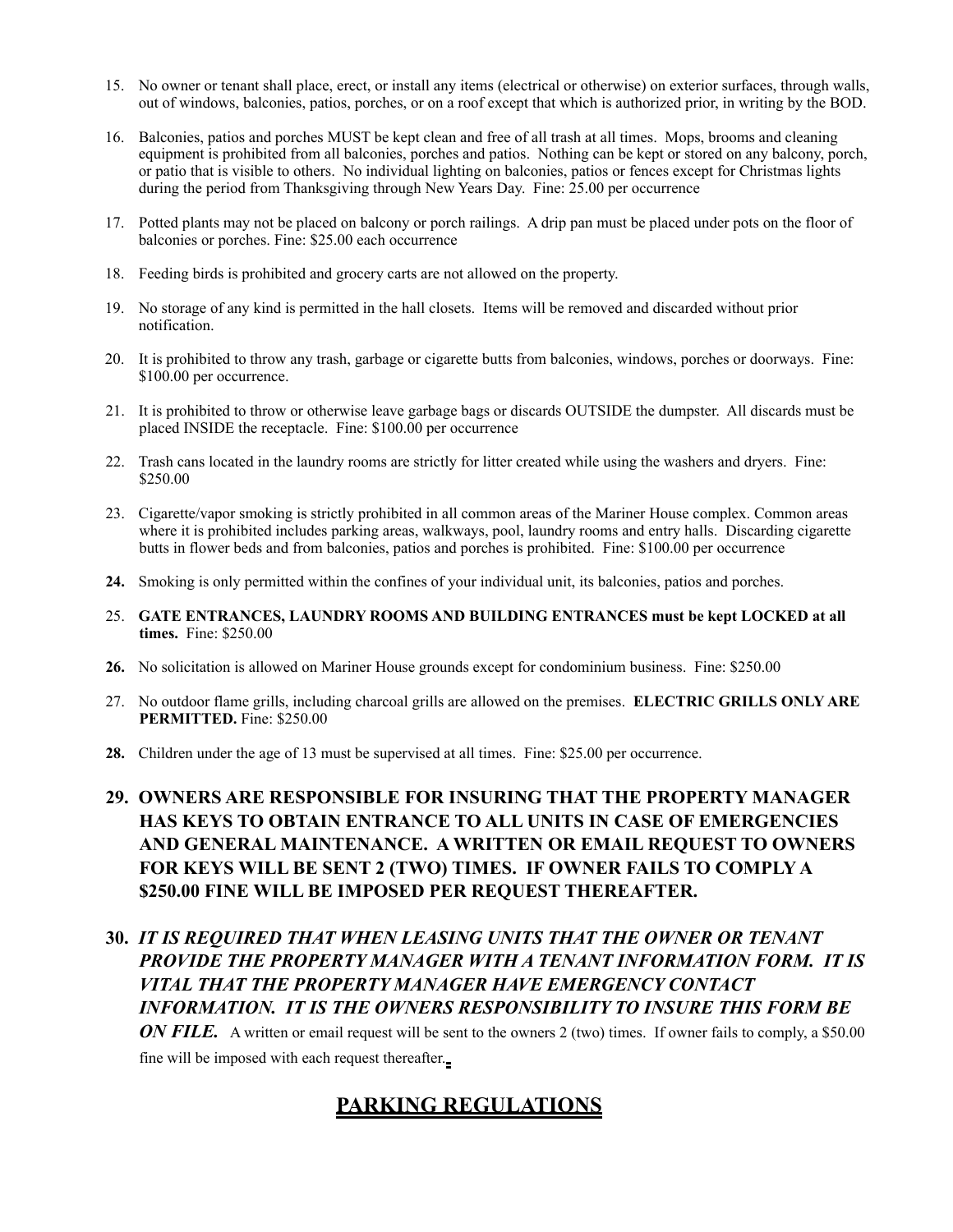- 31. Parking of automobiles, motorcycles and mopeds shall be only in the spaces designated as parking spaces for each unit. Each unit is allowed one assigned covered parking space. Fine: \$250.00
- 32. The parking spaces provided were never intended to accommodate large SUV's or pickups. It is the owner's responsibility when interviewing prospective tenants to insure they understand that if their vehicle's size prohibits those on either side from having reasonable clearance to open their vehicle doors that tenants who own any large vehicle must park in the street. Owners will be notified twice (2) either by email or in writing of the situation and corrective action necessary. Fine: \$50.00 per occurrence
- 33. Visitor covered parking spaces will not be used by owners/tenants who own more than 1 automobile. Visitor spaces will be monitored and cars will be towed at owner's expense.
- 34. Unattended vehicles may not be parked in such a way as to obstruct any entry or exit to a parking space. Fine: \$50.00.
- 35. All parking spaces and other common areas must be kept free of all personal property, rubbish and flammable materials. Fine: \$100.00
- 36. Abandoned or inoperable vehicles will be towed at owner's expense.
- 37. Storage of boats, trailers or other personal property in any parking space is prohibited. This includes bicycles chained to support posts. Bicycle racks are available. Fine: \$100.00 per occurrence
- 38. No car washing or repair work may be done in any parking areas. Fine: car washing, \$25.00. Repair work: \$250.00 for each occurrence
- 39. Motorcycles are only allowed in parking lots and designated parking spaces.
- 40. Bicycles are not to be ridden or parked on sidewalks, flowerbeds, in the courtyard or tied/anchored to drainage downspouts, gates or fences of Mariner House. This includes riding toys for children, roller skates and skateboards. Fine: \$50.00 per occurrence. **Bicycles are prohibited from being stored on any exposed balconies and/ or visible area. Fine: \$25.00**
- 41. Bicycle racks are provided for parking and storage of bicycles. Bicycles will be removed and discarded from racks if rusted, have flat tires or otherwise appear to be abandoned. Bikes are to be registered with property manager.

# **RULES CONCERNING PETS – EFFECTIVE 1/01/15**

- 42. No more than two (2) small dogs, cats or other small household pets, (dogs, cats),  $1 \text{ lb} 25 \text{ lbs}$  each may be kept in any unit. Fish, hamsters, gerbils and birds (in cages) are permitted. One (1) medium sized dog is allowed (25lb. – 40 lbs), or one (1) large dog not to exceed 70 lbs. is permitted. Service dogs are exempt but certification must be provided to the property manager. Fine: \$150.00 per each notification until animal is removed from premises.
- 43. No other livestock, birds or poultry shall be brought within the condominium or kept in or around any unit thereof. No exotic pets such as snakes or reptiles are allowed. Pets must be listed on Tenant/Owner information sheet and on file with the property manager. Fine: \$150.00 per each notification until removed from premises.
- 44. Vicious dogs will be evaluated on a case by case basis by the property manager. It is the owner's responsibility to ensure that tenants have dogs that are not a threat to other animals or humans. Owners will be responsible for the removal of pets that are determined by the property manager and BOD to be a danger. Fine: \$500.00 per notification until animal is removed from the premises.
- 45. No pet breeding is allowed in any unit.
- 46. No pets are allowed in the pool area at any time. Fine: \$50.00
- 47. Pets are not allowed to be left unattended on balconies, porches or patios for extended periods of time. An extended Period of time is defined as longer than 2 hours. Fine: \$50.00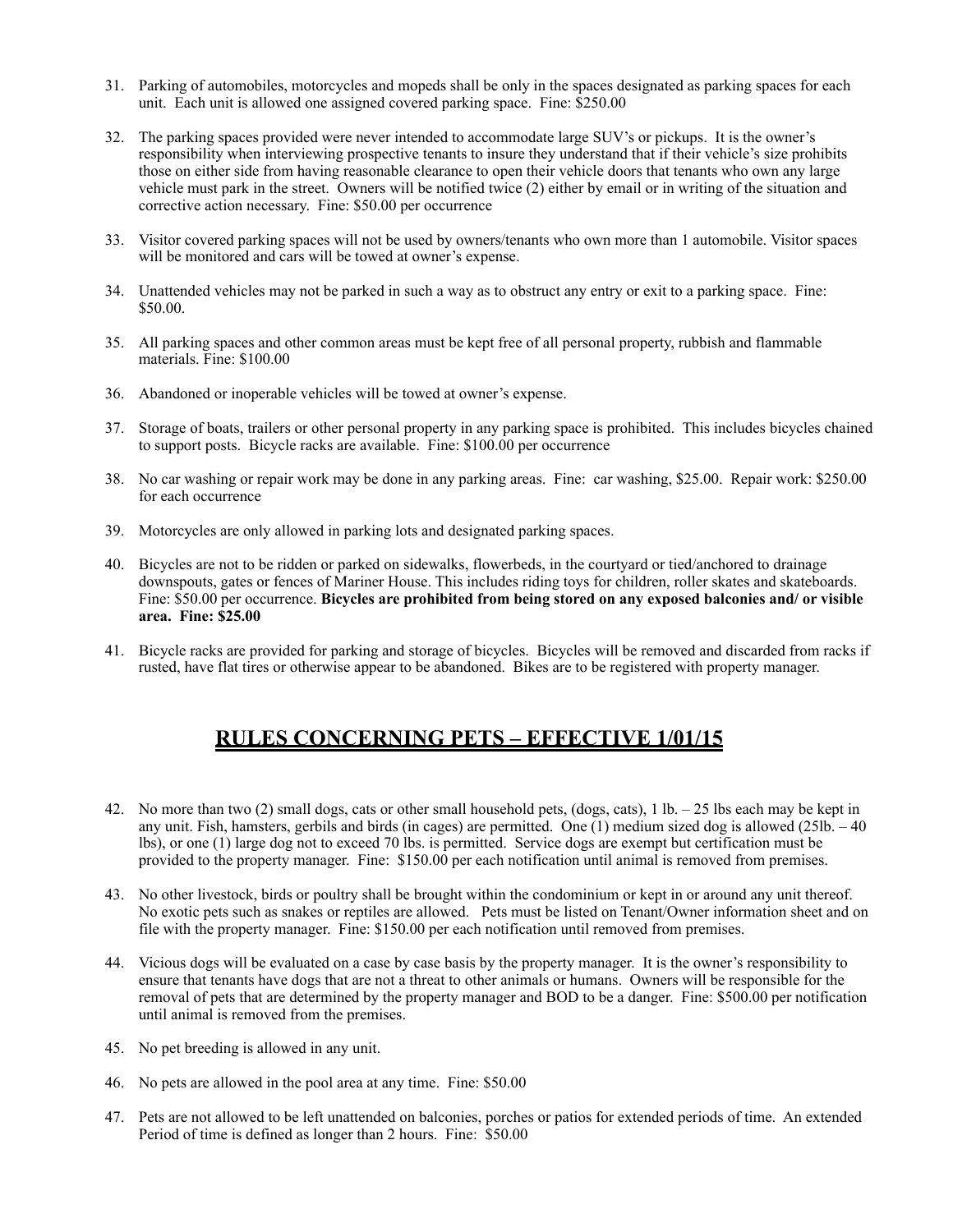- **48. Current owners of pets are grandfathered as of 1/1/15.**
- **49.** Pets must be kept on a leash at all times in or near the common areas of the condominium. Fine: \$25.00
- 50. **PETS ARE NOT ALLOWED TO RELIEVE THEMSELVES ANYWHERE ON MARINER HOUSE PROPERTY.** In case of accidents, pet owners are obligated for cleaning it up. Fine: \$250.00

## **POOL REGULATIONS**

## **NO LIFEGUARD IS ON DUTY. ALL INDIVIDUALS SWIM AT THEIR OWN RISK**

51. The pool is open from 9:00 am to 10:00 pm everyday.

#### 52. **ABSOLUTELY NO SMOKING OF CIGARETTES OR VAPOR DEVICES IS PERMITTED WITHIN THE FENCED ENCLOSED AREA SURROUNDING THE POOL AT ANY TIME. THIS IS A COMMON AREA/ ELEMENT THAT SMOKING RESTRICTIONS HAVE BEEN ADDRESSED PREVIOUSLY IN THIS DOCUMENT. FINE: \$100.00**

- 53. The consumption or possession of any alcoholic beverage within the fenced enclosed area surrounding the pool is strictly prohibited. No glass containers or food or any kind are allowed in the enclosed pool area. Beverages must be kept away from the edge of pool. No litter is to remain in the pool area. Please take it with you. Fine: \$100.00
- 54. Pool furniture must be left as found. Broken or misused furniture will be replaced at owner's expense.
- 55. You must shower or rinse off prior to entering the pool. It is not acceptable that the pool is used to remove sand after swimming at the beach. No tanning oils are allowed in the pool. Fine: \$50.00
- 56. If failures of pool equipment are observed, the property manager must be notified and repair personnel will be contacted.
- 57. An adult must be at the pool at all times when children under the age of 16 are swimming. Children are to be supervised to avoid excess noise and unsafe play. Fine: \$50.00
- 58. No diving or running is allowed in the pool area. Floats, water toys and games are discouraged during times of high pool use, weekends and holidays. Fine: \$25.00
- 59. Two (2) adults and two (2) children are allowed in the pool at one time. If during periods of slow pool usage, like weekdays, additional guests will be allowed with special permission and knowledge of the property manager. During times of increased pool usage like weekends and holidays, please be aware that pool is small and allow all to enjoy it.
- 60. Music devices are to be played for the individual only and must not disturb other persons or residents of nearby units. All persons who use the pool are expected to be courteous and respectful of others. Any violations of pool regulations are to be reported to the property manager who will resolve and levy fines at their discretion.
- 61. The pool is closed to anyone with open sores, wounds or illnesses.
- 62. State and County regulations concerning the pool are posed on signs as you enter the pool area. Regulations must be adhered to.

*These Rules and Regulations are designed to insure all owners, tenants and guests of Mariner House have a pleasant and safe place to reside. All owners, tenants and guests have a responsibility and obligation to abide and follow these rules. It*  is the owner's responsibility to insure all tenants and their guests are made aware of these rules and regulations and *ultimately it is the owners who are responsible for the violations and fines as set forth in this document. All owners will be notified in writing or email of the violations of their tenants. After two (2) such notifications and violations are not*